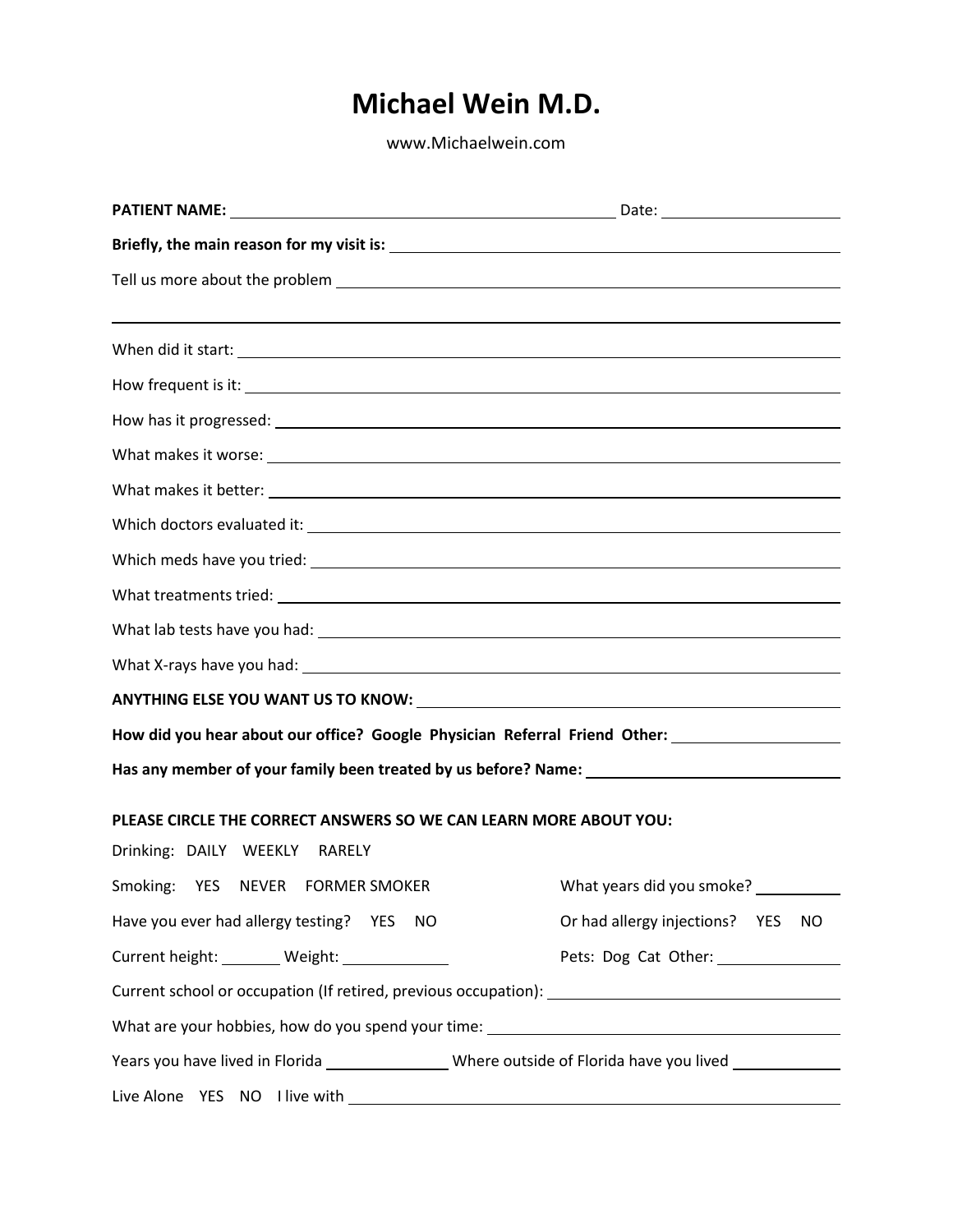[www.Michaelwein.com](http://www.michaelwein.com/)

| <b>MEDICAL HISTORY</b>                                      |                                                                                                                                                     |
|-------------------------------------------------------------|-----------------------------------------------------------------------------------------------------------------------------------------------------|
|                                                             |                                                                                                                                                     |
|                                                             |                                                                                                                                                     |
|                                                             |                                                                                                                                                     |
|                                                             |                                                                                                                                                     |
|                                                             |                                                                                                                                                     |
| <b>OTHER MEDICAL PROBLEMS (Circle and comment below)</b>    |                                                                                                                                                     |
| Thyroid<br>Depression Sleep Apnea PLEASE LIST ANY OTHERS    | Anxiety Asthma Eczema Blood Pressure Diabetes Glaucoma Heart Disease Hearing Loss                                                                   |
|                                                             | PREVIOUS SURGERY - Reason/dates Please include: Ear Tubes; Nasal/Sinus; Tonsils/Adenoids                                                            |
| <b>HOSPITAL OR EMERGENCY ROOM VISITS - Reason and Dates</b> |                                                                                                                                                     |
| <b>FAMILY HISTORY (Please circle):</b>                      | Mother: Alive Deceased<br>Father: Alive Deceased<br>MOM: Asthma Blood Pressure Diabetes Stroke Heart Disease Eczema Cancer (What kind ____________) |
|                                                             | DAD: Asthma Blood Pressure Diabetes Stroke Heart Disease Eczema Cancer (What kind _______________)                                                  |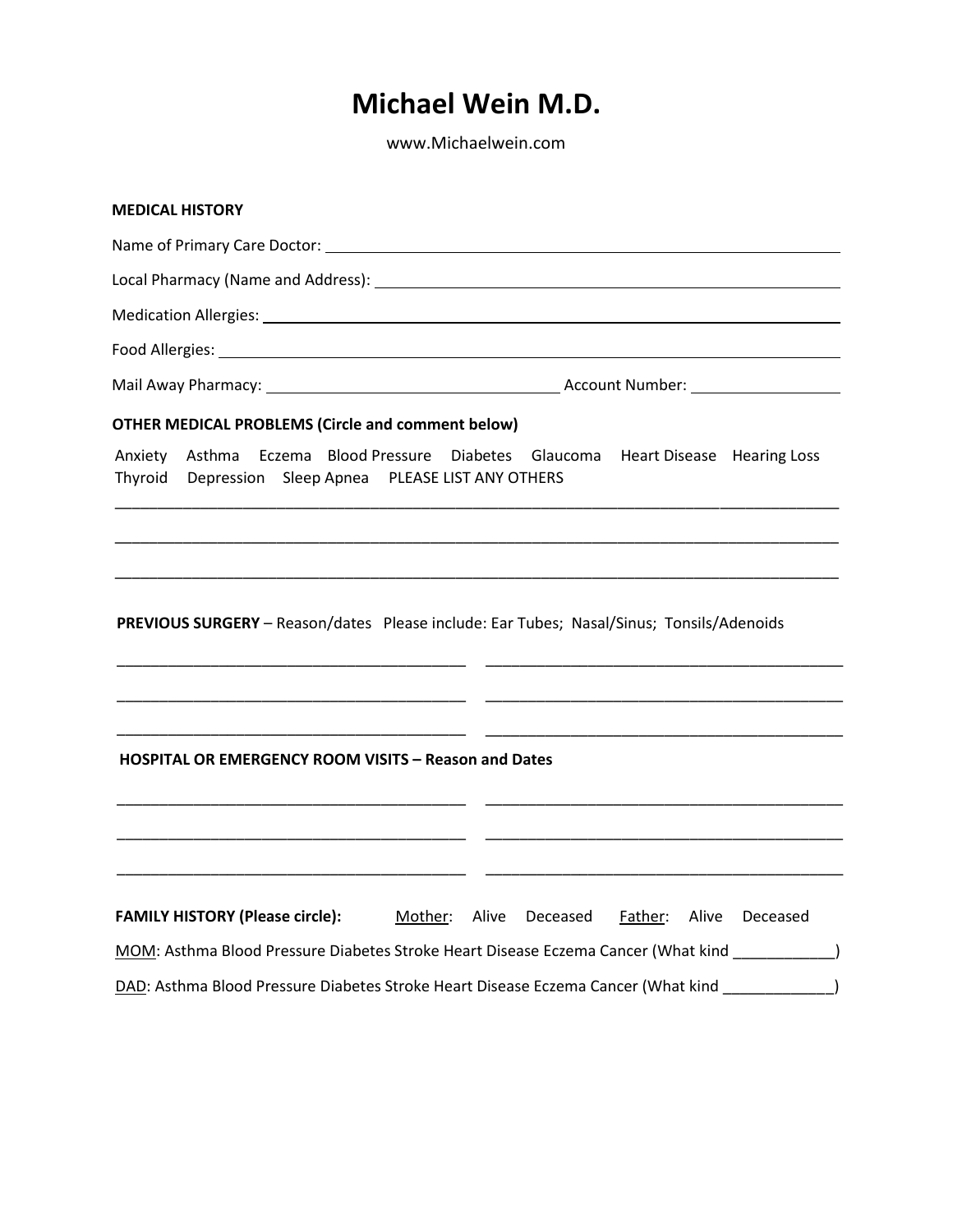[www.Michaelwein.com](http://www.michaelwein.com/)

**PATIENT NAME: REVIEW OF SYSTEMS – Circle if you have had in the past month** GENL: Fever Weight Loss Fatigue EYE: Itchy Eyes Blurred Vision ENT: Hoarseness Loss of Smell Snoring CARDIAC: Chest Pain Palpitations GASTRO: Nausea Vomiting Heartburn Diarrhea URINARY: Difficulty Urinating Painful Urination SKELETAL: Joint pain Joint swelling SKIN: Eczema Hives Itching Sores in Mouth Rash NEURO: Headaches Migraine Numbness BLOOD: Nose Bleed Swollen Glands IMMUNE: Frequent Infections Node Swelling LUNG: Cough Shortness of Breath Wheezing PSYCH Depression Anxiety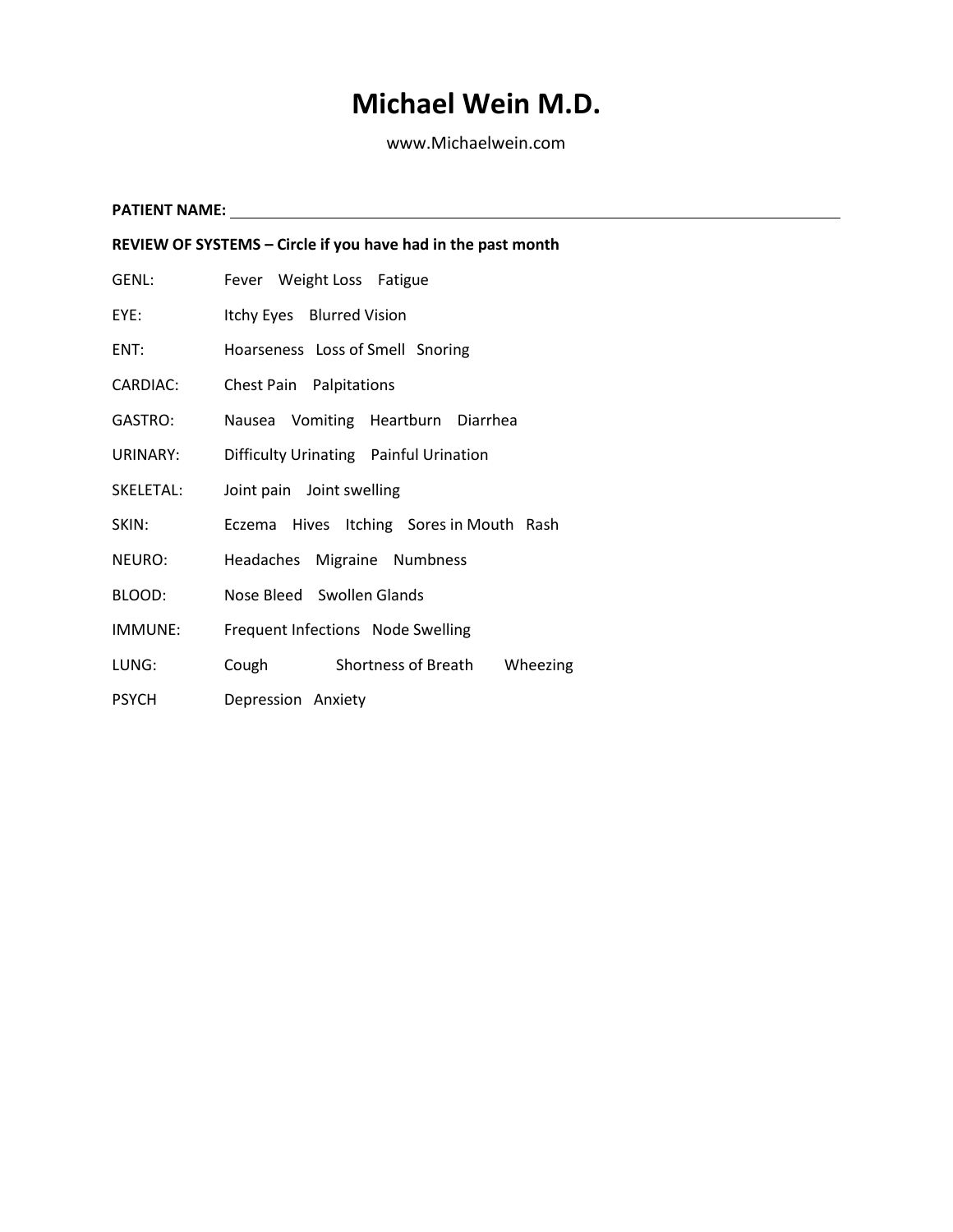[www.Michaelwein.com](http://www.michaelwein.com/)

| Patient Name: 1990 and 200 and 200 and 200 and 200 and 200 and 200 and 200 and 200 and 200 and 200 and 200 and           |                   |                                                                                                      |  |  |
|--------------------------------------------------------------------------------------------------------------------------|-------------------|------------------------------------------------------------------------------------------------------|--|--|
| Last                                                                                                                     | First             | Middle initial                                                                                       |  |  |
|                                                                                                                          |                   |                                                                                                      |  |  |
| <b>Street Address</b>                                                                                                    |                   | City, State, Zip code                                                                                |  |  |
| Home Phone                                                                                                               | <b>Work Phone</b> | Cell Phone                                                                                           |  |  |
|                                                                                                                          |                   |                                                                                                      |  |  |
| <b>Emergency Contact</b>                                                                                                 |                   | <b>Contact Number</b>                                                                                |  |  |
| Do you have a DNR? Yes or No If yes, please attach a copy.                                                               |                   |                                                                                                      |  |  |
| these items and to ensure communication is clear.<br>$*1.$ Race:<br>*2. Ethnicity (circle one): Hispanic or Non-Hispanic |                   | Please provide the following information to better treat medical conditions, which may be related to |  |  |
| <b>Primary Insurance</b>                                                                                                 |                   |                                                                                                      |  |  |
| <b>Insurance Carrier</b>                                                                                                 |                   |                                                                                                      |  |  |
| <b>Identification Number</b>                                                                                             |                   | <b>Group Number</b>                                                                                  |  |  |
| <b>Subscriber Name</b>                                                                                                   |                   | Subscriber Date of Birth                                                                             |  |  |
| <b>Secondary Insurance</b>                                                                                               |                   |                                                                                                      |  |  |
| <b>Insurance Carrier</b>                                                                                                 |                   |                                                                                                      |  |  |
| <b>Identification Number</b>                                                                                             |                   | <b>Group Number</b>                                                                                  |  |  |
| <b>Subscriber Name</b>                                                                                                   |                   | <b>Subscriber Date of Birth</b>                                                                      |  |  |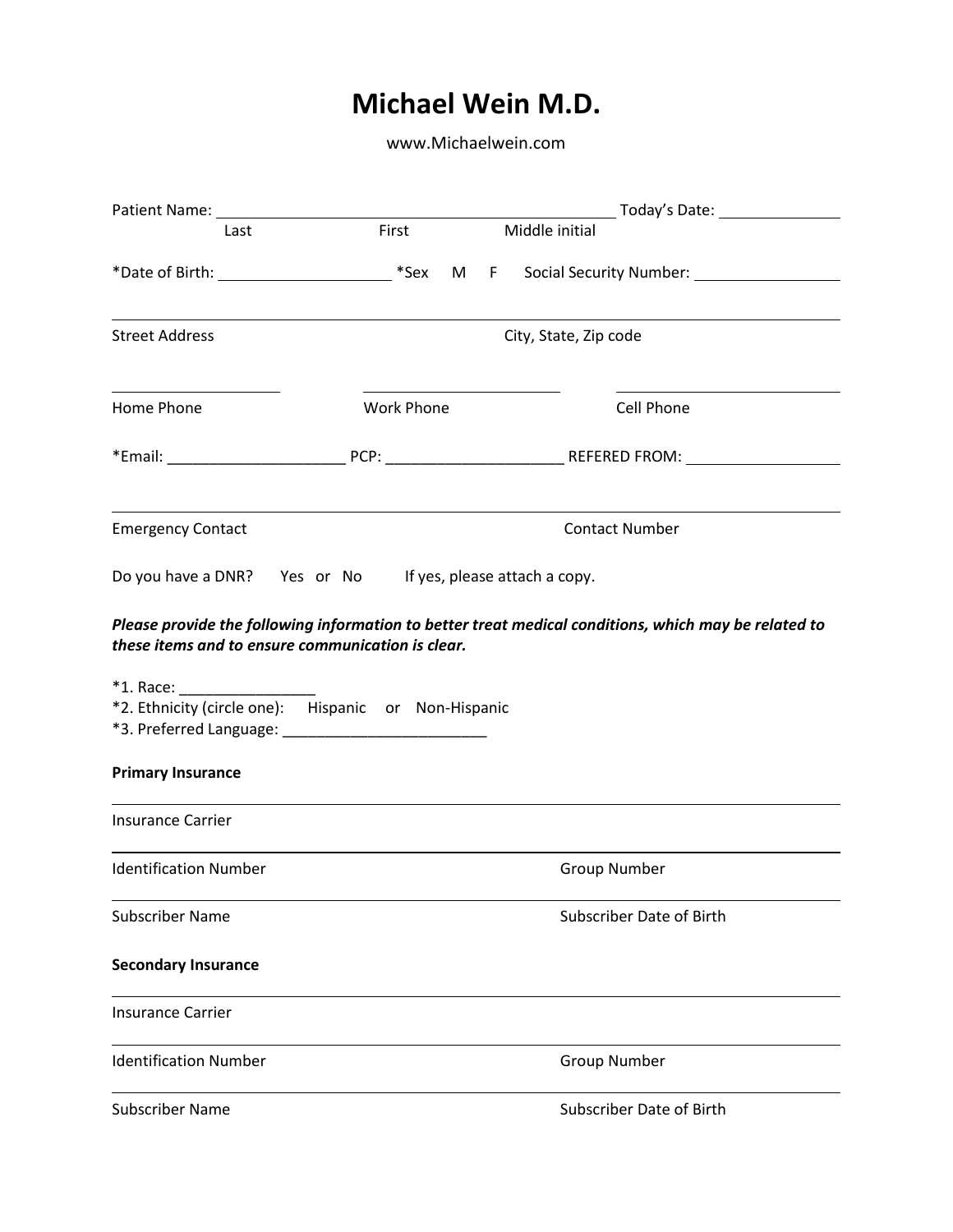[www.Michaelwein.com](http://www.michaelwein.com/)

### **ACKNOWLEDGMENT OF RESPONSIBILITY**

#### **No-Show or Late Cancellation of Appointments**

Any patient that cancels less than 24 hours prior to their appointment or is a no show for their appointment will be charged a fee of \$25.00.

Responsible Party Signature The Relationship Relationship Date

#### **Assignment of Benefits**

If my current insurance policy prohibits direct payment to Dr. Michael Wein or mails payment directly to me, I will forfeit the payment check to the office of Dr. Michael Wein. If the payment check is not surrendered then the remaining balance for services rendered is my responsibility.

Responsible Party Signature The Relationship Relationship Date

#### **Financial Responsibility**

I authorize the office of Michael Wein, M.D., P.A. to file my insurance claim and receive payments for treatment rendered**. I understand and accept full financial responsibility including any co-pays, deductibles, or percentages that my insurance does not cover.** I understand that if I do not have insurance coverage, payment is due at the time of service; unless other arrangements are made with this office.

I authorize Dr. Michael Wein, M.D., P.A. and staff to discuss or release my medical information with the family member/friend listed below. I understand I can revoke this authorization at any time. I understand I will still need to sign a records release for any written reports to be released to myself or another family member.

Patient/Responsible Party Signature The Relationship Relationship Date

Family member/Friend to release information to Contact Phone Number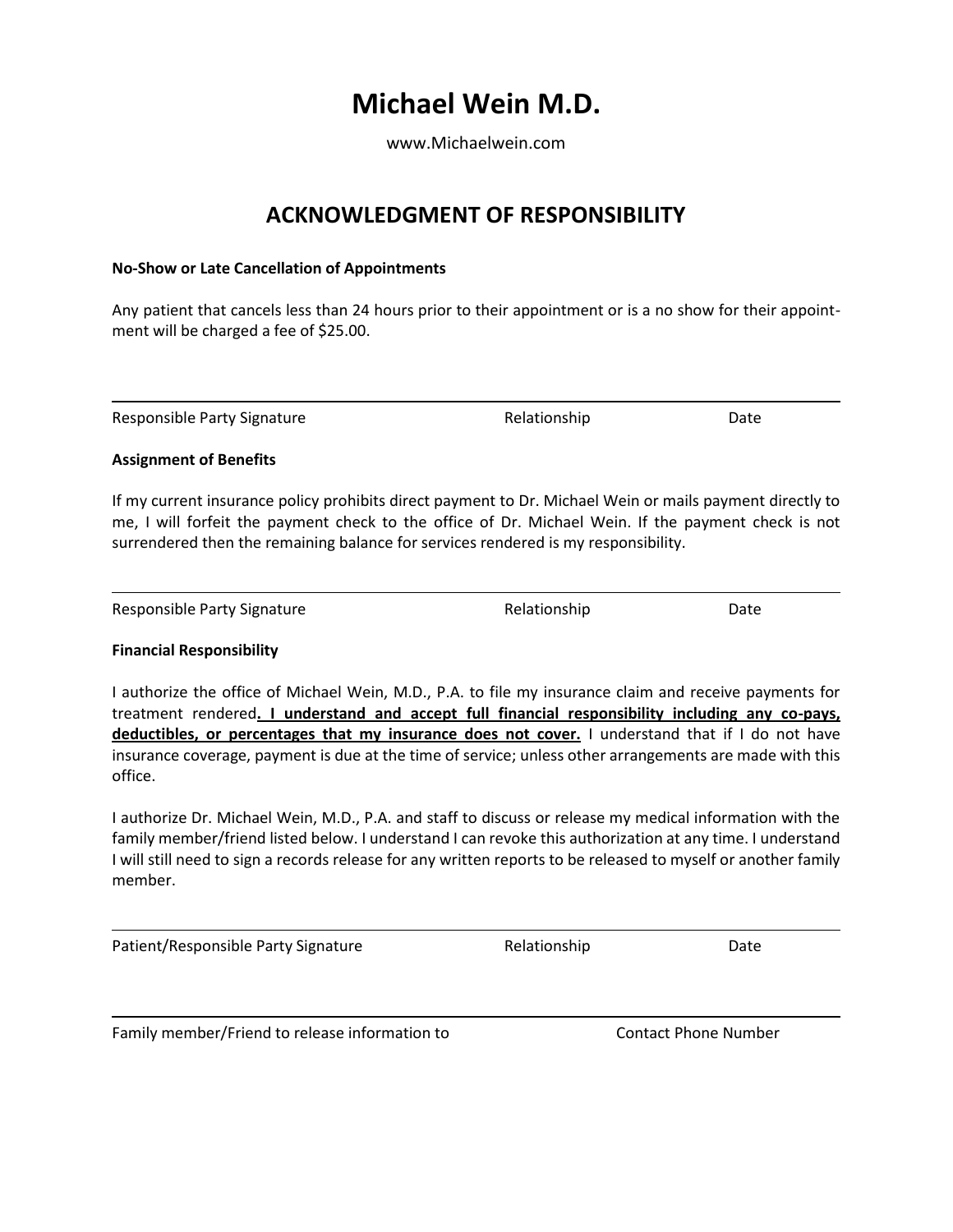[www.Michaelwein.com](http://www.michaelwein.com/)

### **PROTECTED HEALTH INFORMATION CONSENT**

I hereby give consent to the office of Dr. Michael Wein to use and disclose my protected health information for the purposes of treatment, payment and health care operations.

My protected health information consists of health information, including my demographic information, whether received by me, another physician or health care provider, insurance carrier, my employer or health care clearinghouse. This may also include prescription history information received by another physician or pharmacy. This protected health information relates to my past, present or future health/conditions(s).

Our Notice of Privacy Practices provides more detailed information about how we may use and disclose your protected health information. A copy out Notice of Privacy Practices is available upon request before signing this consent. Our practice reserves the right to change the terms of out Notice of Privacy Practices.

You may revoke this consent at any time. This must be in writing and signed by you or on your behalf.

Sign: Date:

Print name of patient:

If you are signing as the patient's representative:

Print your name:

Relationship: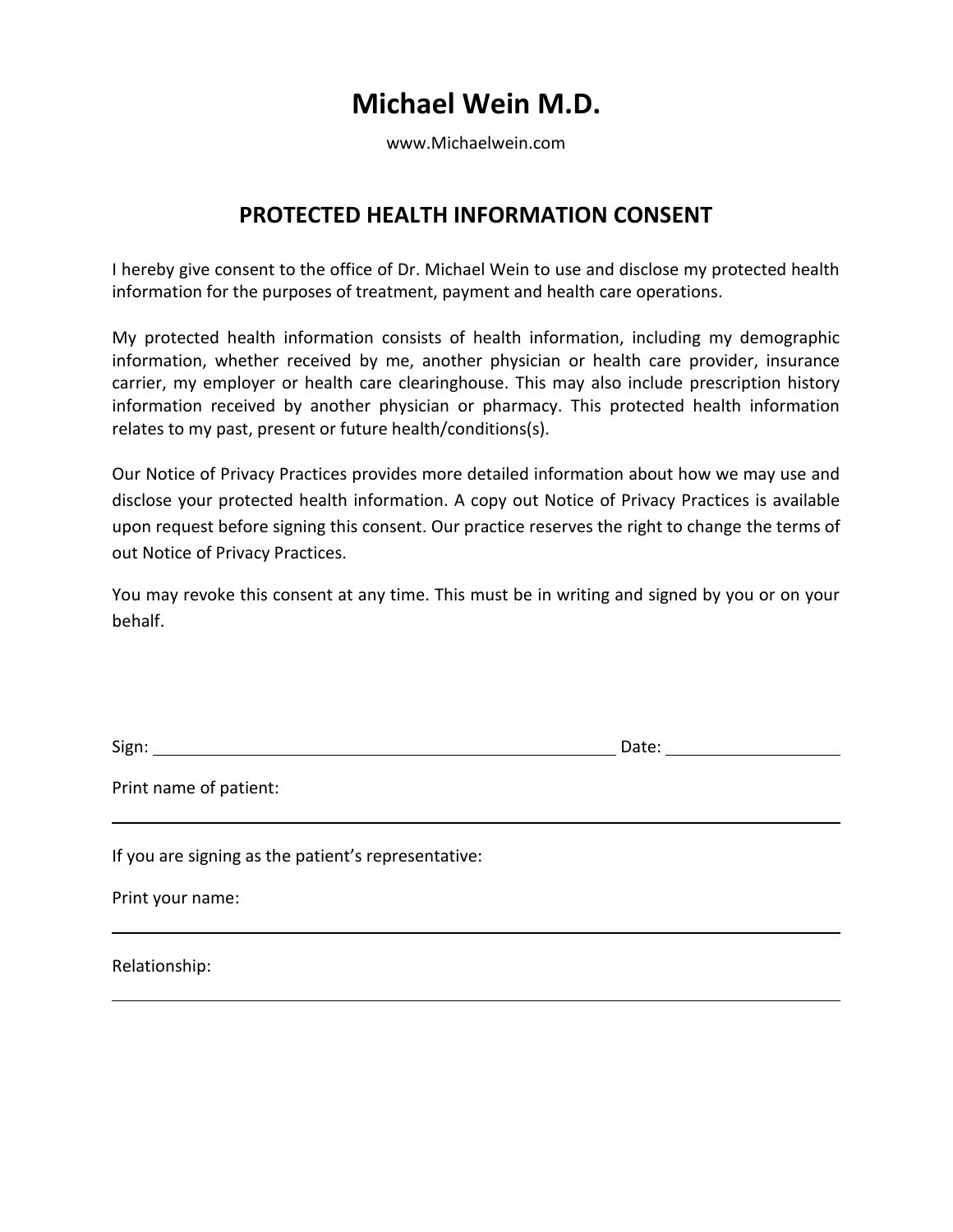[www.Michaelwein.com](http://www.michaelwein.com/)

### **FORMULARY BENEFITS DATA CONSENT FORM**

Formulary Benefits data are maintained for health insurance providers by organizations known as Pharmacy Benefits Managers (PBM). PBM's are third party administrators of prescription drug programs whose primary responsibilities are processing and paying prescription drug claims. They also develop and maintain formularies, which are lists of dispensable drugs covered by a particular drug benefit plan.

By signing below, I give permission for Michael Wein MD PA to access my pharmacy benefits data electronically through SureScripts. This consent may enable us to:

#### **Download a historic list of all medication prescribed for a patient by any provider.**

In summary, we ask your permission to obtain formulary information, and information about other prescriptions prescribed by other providers using SureScripts.

Patient Name (Printed) and Date of Birth

Signature of Patient or **Date** 

Legal Guardian (If patient is under 18 years)

\_\_\_\_\_\_\_\_\_\_\_\_\_\_\_\_\_\_\_\_\_\_\_\_\_\_\_\_\_\_\_\_\_\_\_\_\_\_\_\_

\_\_\_\_\_\_\_\_\_\_\_\_\_\_\_\_\_\_\_\_\_\_\_\_\_\_\_\_\_\_\_\_\_\_\_\_\_\_\_\_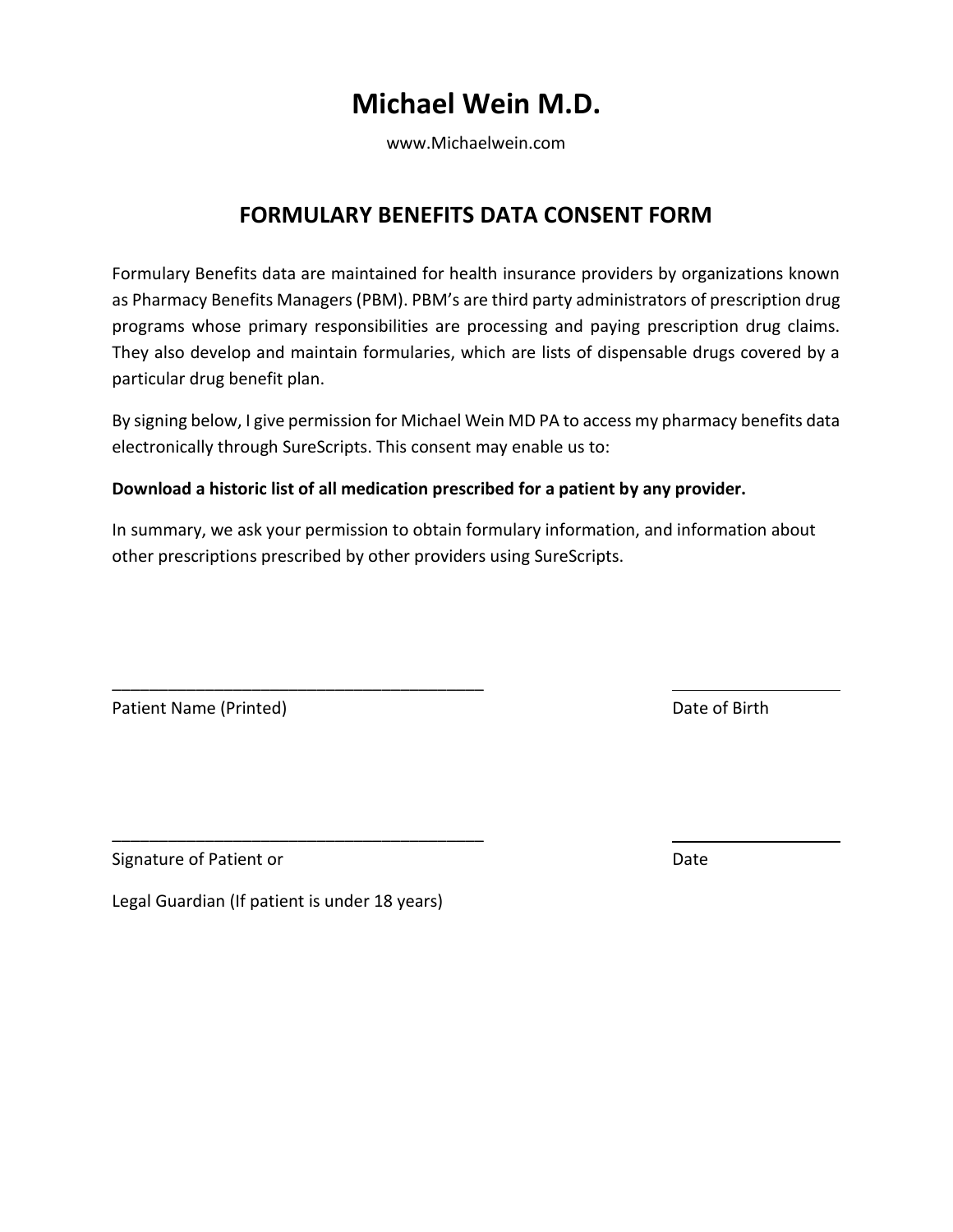[www.Michaelwein.com](http://www.michaelwein.com/)

### **Current Medications List**

**Name:**

**Prescription Medications:**

| <b>Name of Medication</b> | Strength | <b>FREQUENCY</b> | <b>CONDITION</b> | <b>PHYSICIAN</b> |
|---------------------------|----------|------------------|------------------|------------------|
|                           |          |                  |                  |                  |
|                           |          |                  |                  |                  |
|                           |          |                  |                  |                  |
|                           |          |                  |                  |                  |
|                           |          |                  |                  |                  |
|                           |          |                  |                  |                  |
|                           |          |                  |                  |                  |
|                           |          |                  |                  |                  |
|                           |          |                  |                  |                  |
|                           |          |                  |                  |                  |

Please remember to include all: ASTHMA INHALERS, NOSE SPRAYS, TOPICAL CREAMS